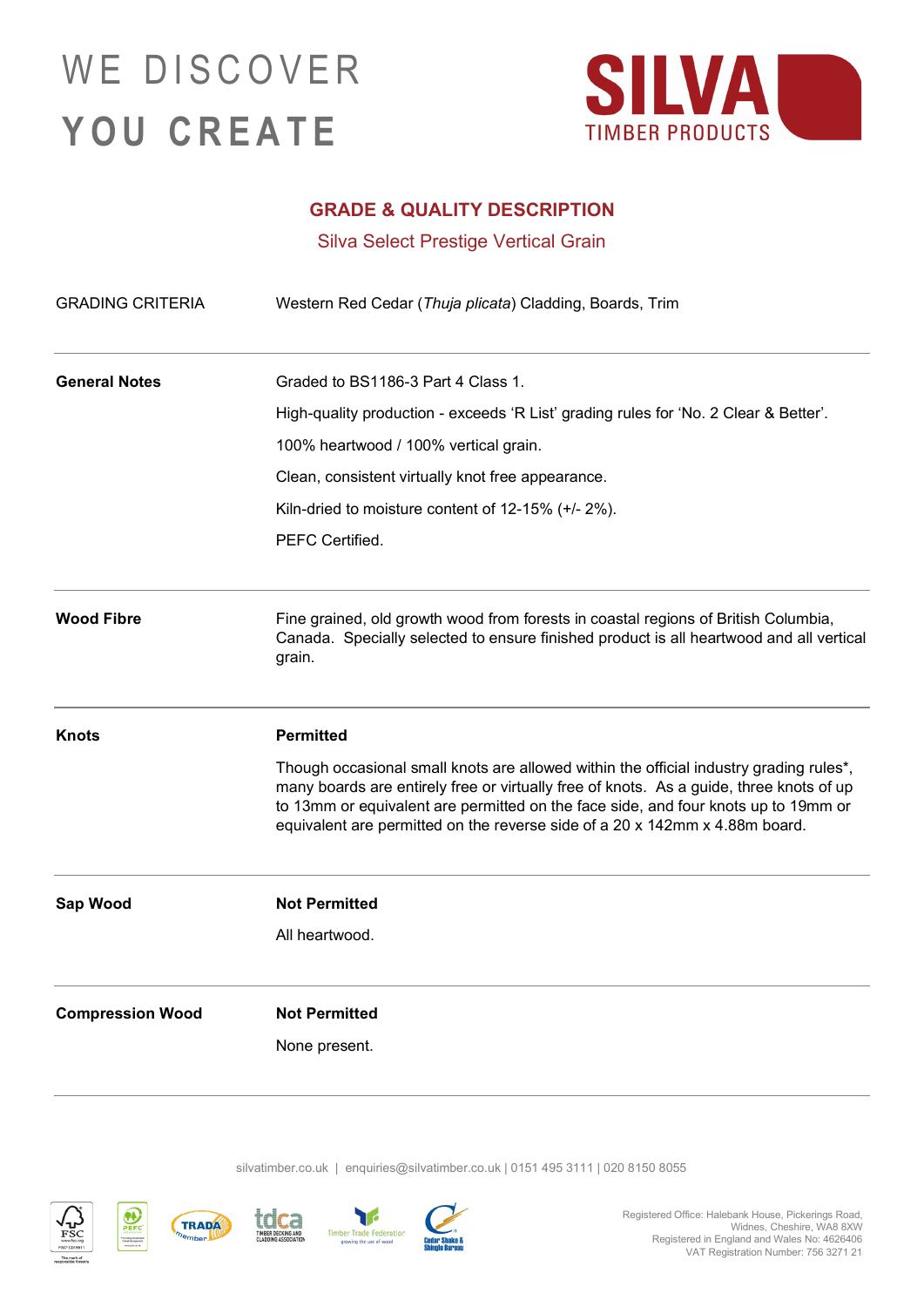## WE DISCOVER **YOU CREATE**



| <b>Deformation (Warp)</b>                   | <b>Permitted</b>                                                                                                                                                                                                                                         |
|---------------------------------------------|----------------------------------------------------------------------------------------------------------------------------------------------------------------------------------------------------------------------------------------------------------|
|                                             | Boards with 'very light' curvature and twisting, as far as proper installation is ensured.<br>As a guide, a 5mm deviation from true is permitted on a 20 x 92 x 2440mm board.<br>The longer the board, the greater the deviation from true is permitted. |
| <b>Checks</b>                               | <b>Permitted</b>                                                                                                                                                                                                                                         |
|                                             | Small occasional surface checks permitted.                                                                                                                                                                                                               |
| <b>Splits</b>                               | <b>Permitted</b>                                                                                                                                                                                                                                         |
|                                             | Short splits permitted equal in length to the width of the board.                                                                                                                                                                                        |
|                                             | Splits may be present in small percentage of boards.                                                                                                                                                                                                     |
| <b>Torn or Raised Grain</b>                 | <b>Permitted</b>                                                                                                                                                                                                                                         |
|                                             | Very light torn or raised grain permitted.                                                                                                                                                                                                               |
| <b>Machining / Handling Marks Permitted</b> |                                                                                                                                                                                                                                                          |
|                                             | Minor marks / blemishes may be present.                                                                                                                                                                                                                  |
| <b>Colour Variation</b>                     | <b>Permitted</b>                                                                                                                                                                                                                                         |
|                                             | Colour can vary between boards and within boards.                                                                                                                                                                                                        |
|                                             | Typical colour range: light straw to dark reddish brown.                                                                                                                                                                                                 |

#### **Notes**

- Silva offers this information as a general guide to the main characteristics likely to be encountered in any shipment of Silva Select Prestige Vertical Grain material.
- Since no two pieces of timber are identical, complete uniformity throughout a shipment is impossible.
- Grading is not an exact science because it is based on a visual inspection of each piece and the grader's judgment.
- Most boards will be fully usable; however, the installer will be required to trim some boards to remove undesirable defects.

silvatimber.co.uk | [enquiries@silvatimber.co.uk](mailto:enquiries@silvatimber.co.uk) | 0151 495 3111 | 020 8150 8055